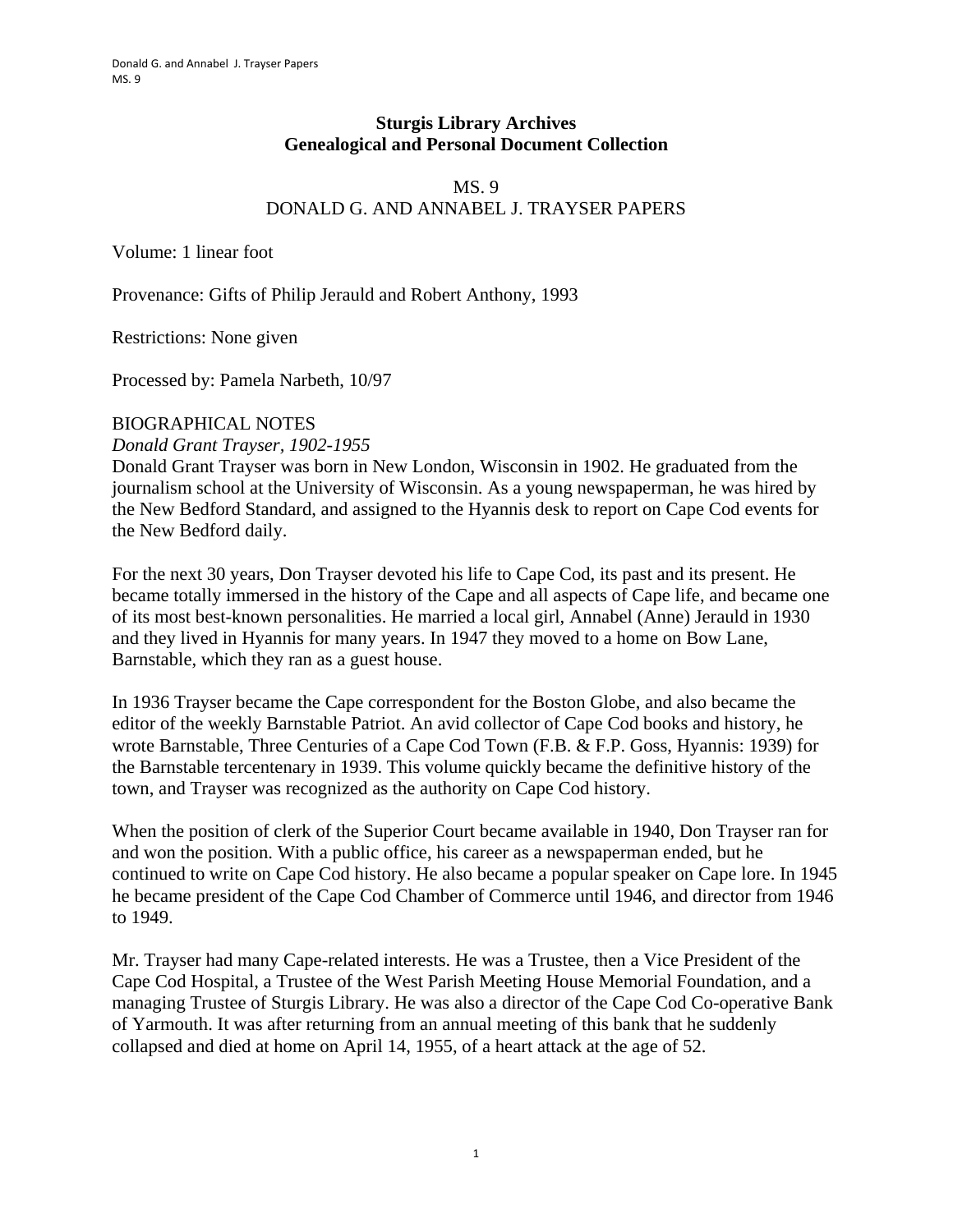#### *Annabel Jerauld Trayser, 1900-1993*

Annabel Jerauld Trayser (always known as Anne) was born on March 23, 1900 in Barnstable, the daughter of Ensign C. Jerauld and Anna (Eldridge) Jerauld. She grew up in Barnstable and graduated from Barnstable High School in 1916.

In 1918 Anne went to work as a clerk in the Barnstable County Probate Court as a clerk, and she worked for them until 1930. She then married Donald Trayser, and left the courthouse for married life in Hyannis and later on Bow Lane in Barnstable. Among other pursuits she assisted her husband when he wrote Barnstable, Three Centuries of a Cape Cod Town (F.B. & F.P. Goss, Hyannis: 1939.) She also ran a guesthouse in their home on Bow Lane from 1949 to 1958, which was known for the beauty of her gardens.

After Don died in 1952, Anne returned to her position at the probate court, and was appointed to Assistant Registrar in 1965. In 1965 she succeeded her sister Myra Jerauld as Register, a post Myra had held for 51 years.

Among her many interests were the Donald Trayser Memorial Museum, where she was the chair of the Management Committee, and Sturgis Library, where she was a Trustee. Anne was Register until 1970, when she retired from public office to her home on Bow Lane where she lived for many years. She died one day before her 93rd birthday, on March 22, 1993.

#### SCOPE AND CONTENT NOTE

This collection primarily consists of papers reflecting the lives of Donald G. and Annabel (Anne) Trayser. There are photographs of both of them with family members from childhood through adulthood, and a collection of early 20th century postcards received by both of them. Anne's series includes theater and school activity programs, poetry and party invitations. That folder includes a World War I propaganda poem entitled "The Kaiser's Dream." The Traysers' adult careers are recorded by business correspondence, election campaign materials and professional memberships, newspaper articles, and the guest book from their bed and breakfast on Bow Lane, Barnstable. The founding of the Donald G.Trayser museum is also documented, and a cash book recording admissions is included that may be from the museum. The collection also has their marriage program and certificate and copies of gardening articles written by Anne Trayser and others along with many photographs of her garden.

In addition, there are copies of wills and estate papers of several family members, which are useful to establish family connections.

Materials in the collection are divided into four series: 1: Donald G.Trayser; 2: Anne Jerauld Trayser; 3: Photographs; and 4: Family Estate Papers.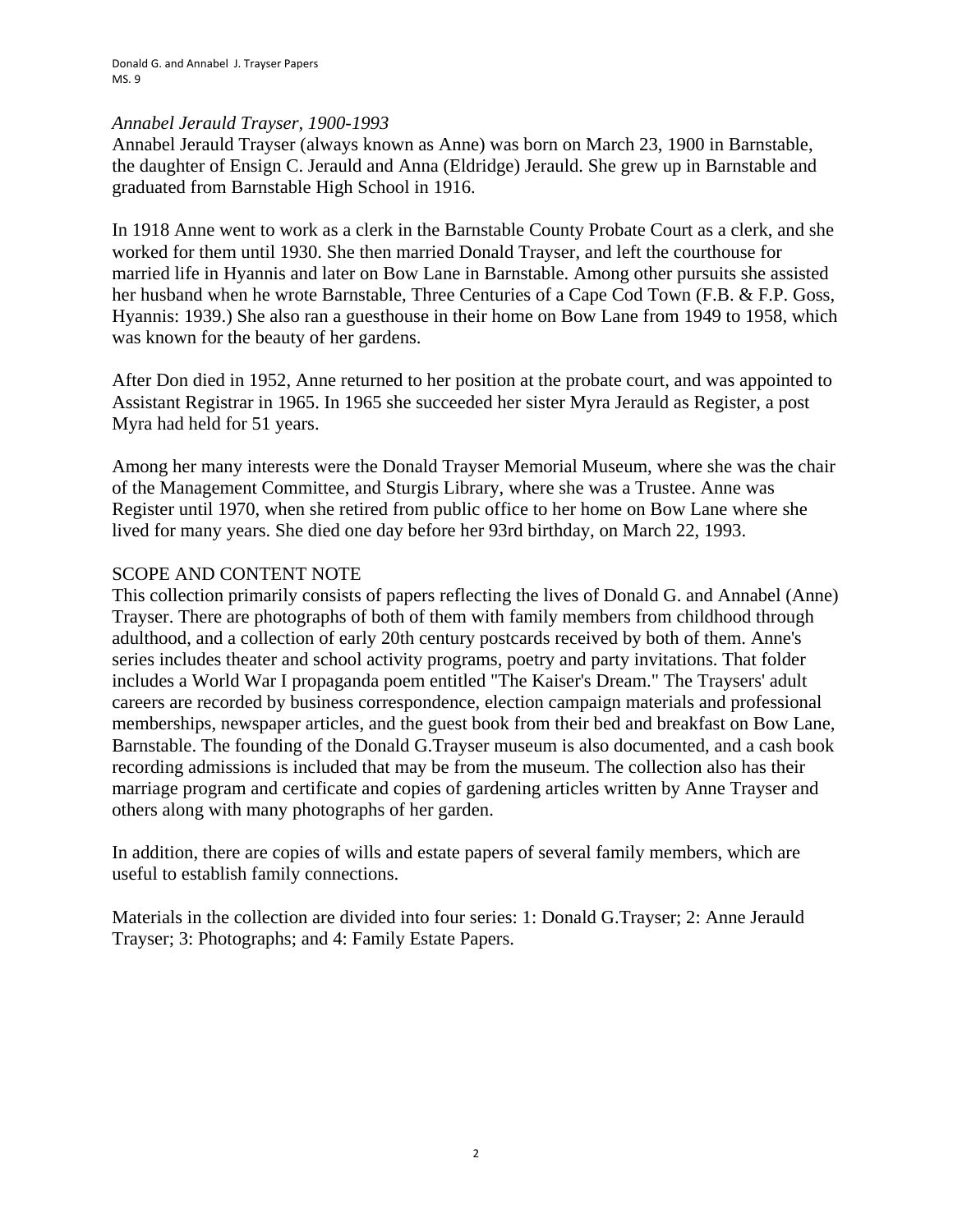Donald G. and Annabel J. Trayser Papers MS. 9

*SERIES LIST*  SERIES 1: Donald Trayser, (1902-1955) Genealogy, correspondence, old postcards, personal items SERIES 2: Annabel Jerauld Trayser (1900-1993) Correspondence, theater and school programs, postcards, cash journal. SERIES 3: Photographs Donald and Annabel (Anne) Trayser and family members. SERIES 4: Family estate papers

Wills and estate papers of various members of the Trayser and Jerauld families

## **See following page for container list.**